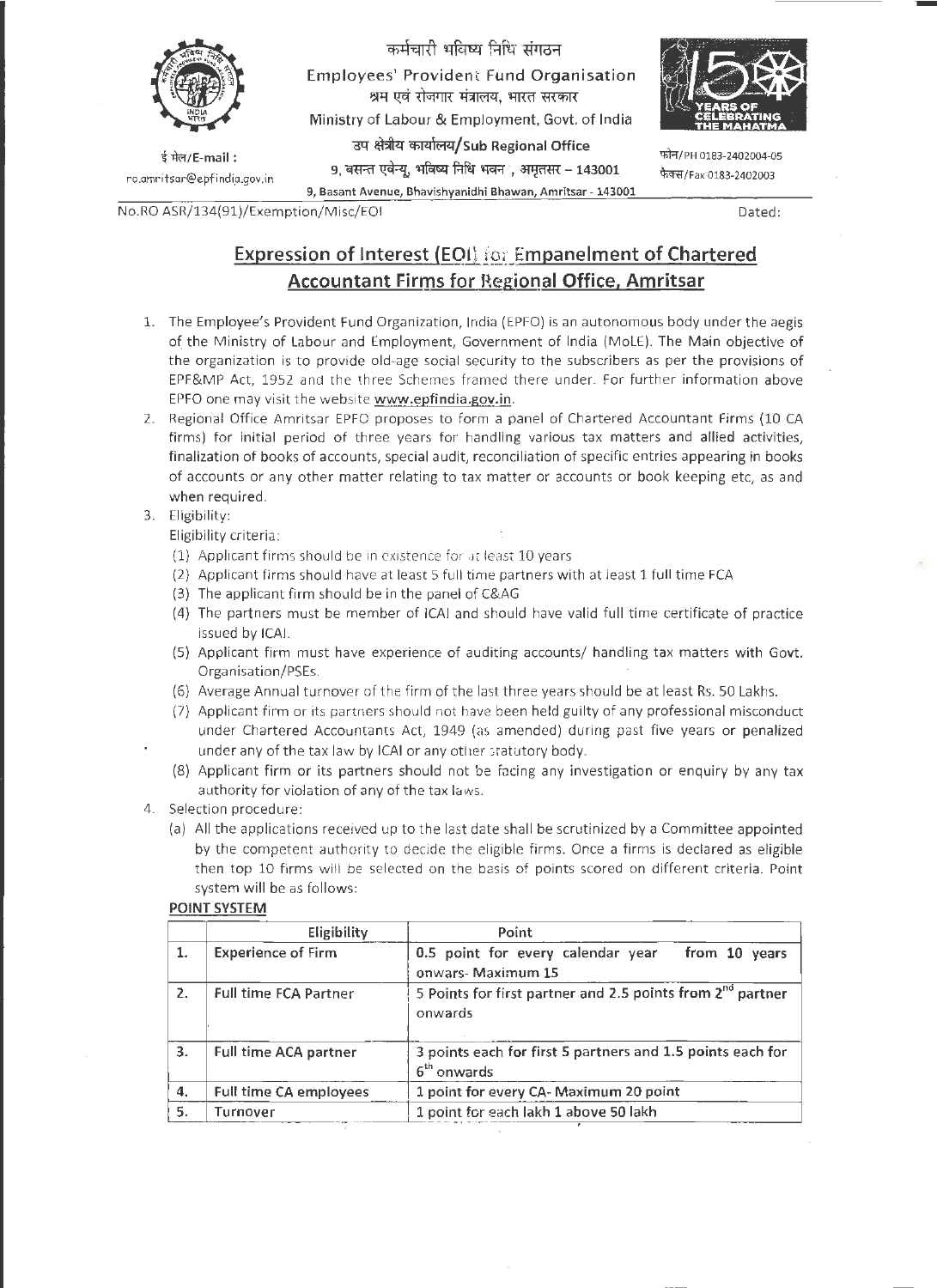(b) EPFO, in case of necessity can add new firms in the panel.

#### 5 Nature of work:

Employees' provident fund is a recognized provident fund under the provisions of Income Tax Act, 1961 therefore its income are non taxable. However under certain circumstances various provisions of Income Tax Act and other tax laws become applicable to EPFO. Apart from this, professional services are required also for finalization of books of accounts, special audit, system audit, performance audit, reconciliation of specific entries appearing in books of accounts or any other matter relating to tax matter or accounts or book keeping etc. The nominated Firm would be required to handle the case assigned as per the terms of reference.

#### 6 Allotment of work:

To allot any work a limited tender will be invited from the empanelled firms and following the General Financial Rules of the Central Government, the work will be allotted to a particular firm.

#### 7 Application form:.

Interested parties may apply in the application format enclosed as Annexure 'A' along with the undertaking in the format as below:

I ........................................... the Managing partners of M/s ....................................... Chartered Accountants do hereby verify, declare and undertake:

- a) That the particulars given above are complete and correct and that if any of the statements made or the information so furnished in the application form is later found not correct or false or there has been suppression of materiai information, the Firm would stand disqualified from empanelment/allotment of work and might be liable for disciplinary action under the Chartered Accountants Act, 1949 and the regulations framed there under.
- b) Applicant firm or its partners should not have been held guilty of any professional misconduct under Chartered Accountants Act, 1949 (As amended) during past five years or penalized under any of the tax law by ICAI or any other statutory body.
- c) Applicant firm or its partners should not be facing any investigation or enquiry by any tax authority for violation of any of the tax laws.
- d) That I and other Partners are in full time practice of chartered accountants.

## Name & Signature of the Managing partner of the Firm with Seal.

8 EOI should be superscripted as ''Confidential-EOI for Empanelment of Chartered Accountant Firms"

To be submitted in a sealed envelope and addressed to:

The Regional PF Commissioner

Regional Office, Amritsar

9, Basant Avenue, Bhavishyanidhi Bhawan, Amritsar-143001

9 Last date for submission of EOI is 12.11.2018